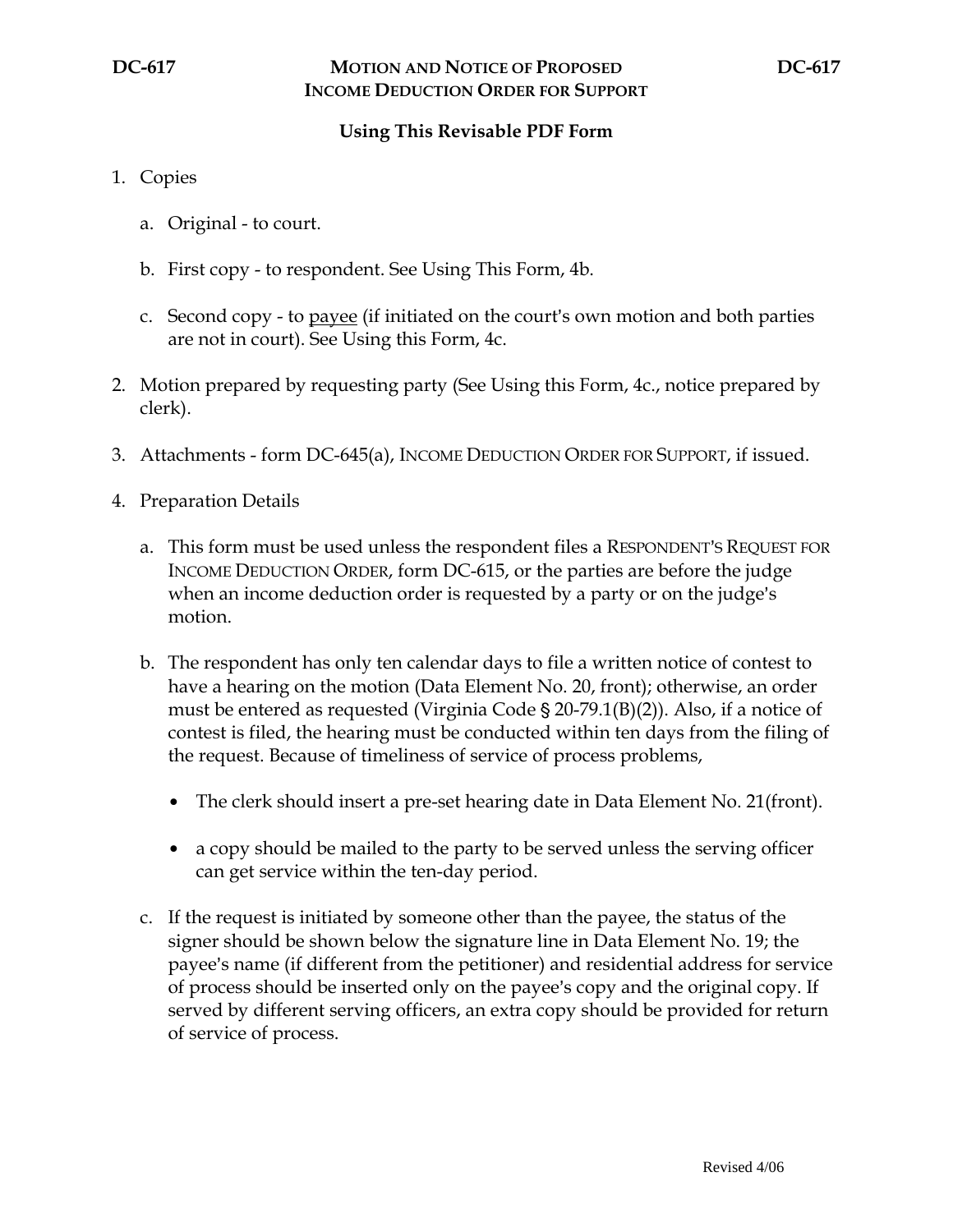## **DC-617 MOTION AND NOTICE OF PROPOSED DC-617 INCOME DEDUCTION ORDER FOR SUPPORT**

## **Using This Form***, continued*

- d. The maximum percentage deductible from disposable income is determined by Virginia Code § 34-29(b1) based on:
	- whether any other dependents not covered by the order in the case are being supported by the respondent, and
	- whether total support payments are more than twelve weeks in arrears.

The percentages are:

- 50% other dependents, no arrearages over twelve weeks
- 55% other dependents, arrearages over twelve weeks
- 60% no other dependents, no arrearages over twelve weeks
- 65% no other dependents, arrearages over twelve weeks
- e. Data Element No. 10 one of the two boxes must be checked to show whether the deduction is to be applied first to support or to health care coverage if the amount deducted is insufficient to cover both the support amount and the health care coverage cost.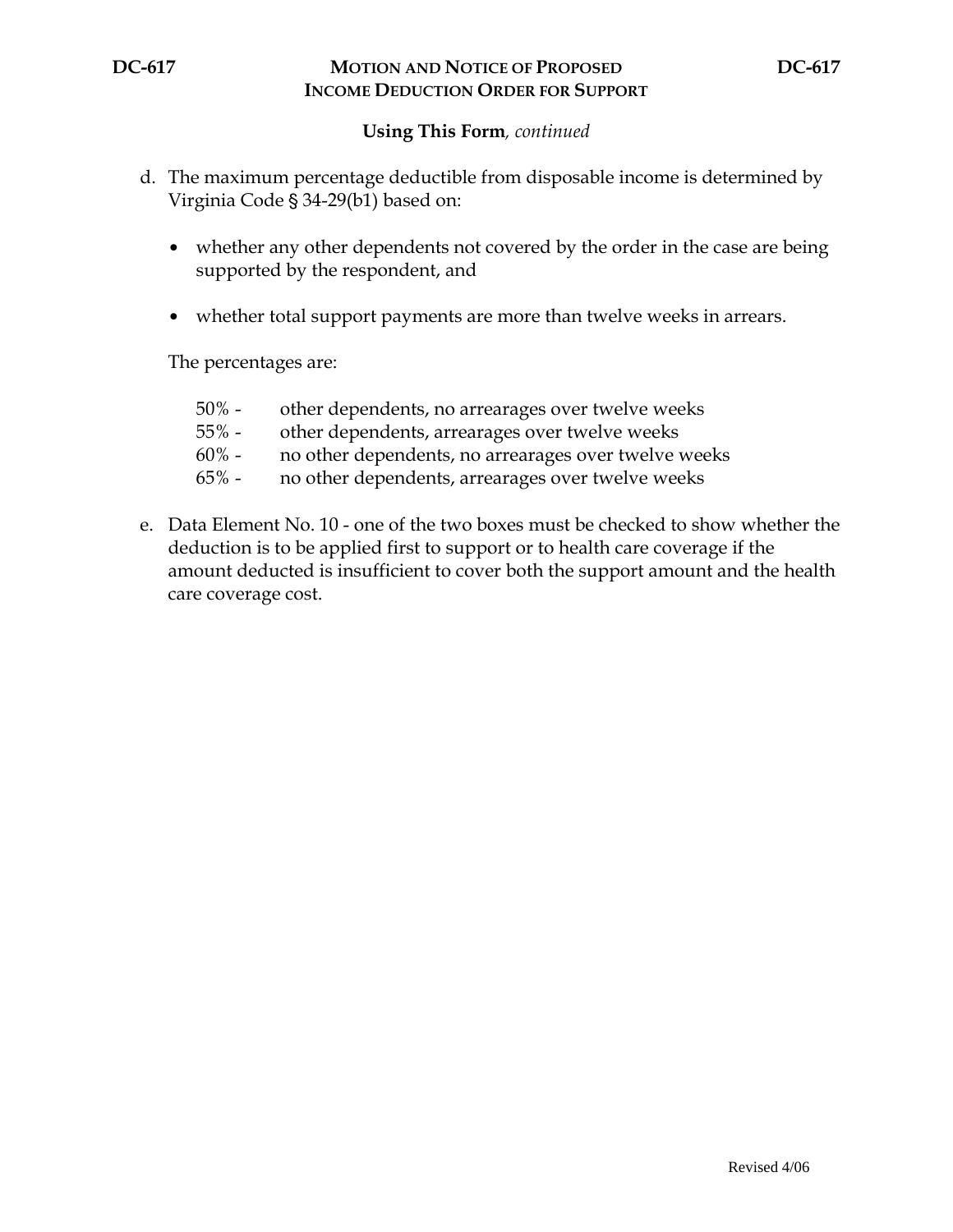# **DC-617 MOTION AND NOTICE OF PROPOSED DC-617 INCOME DEDUCTION ORDER FOR SUPPORT**

### **Data Elements**, *page one*

- 1. Court case number.
- 2. Division of Child Support Enforcement case I.D. number.
- 3. Court name.
- 4. Petitioner's name and social security number.
- 5. Respondent's name, residential address and social security number.
- 6. Check the box that corresponds to the respondents pay interval. If none of the typed intervals apply, check the last box and insert the respondent's pay interval.
- 7. Insert description of respondent's normal pay date, (such as "every Friday," "first and sixteenth of each month," etc.).
- 8. Name of each person for whom the respondent has been ordered to provide health care coverage.
- 9. For each person, check the applicable box to show the relation of such person to the respondent.
- 10. Check one of the two check boxes. See "Using this Form,"  $4(e)$ .
- 11. Maximum amount proposed to be deducted during each pay period.
- 12. Maximum percentage which may be deducted per pay period from disposable income. See "Using this Form,  $4(e)$ .
- 13. Total court-ordered periodic support payments for current support and arrearages.
- 14. Court-ordered payment interval on support payments. See "Using this Form,"  $4(d)$ .
- 15. Total support arrearages. If none, insert  $"0.00."$
- 16. Check appropriate box(es) and, if appropriate, insert additional information.
- 17. Insert employer's name and address where the employer can be served with process.
- 18. Date of signing of motion.
- 19. Signature of petitioner. See "Using this Form,"  $4(c)$ , if signed by someone other than the payee.

Completed by the clerk or deputy clerk:

- 20. Date by which respondent must file notice of contest. See "Using this Form," 4(b).
- 21. Insert pre-set hearing date if notice of contest is filed. See "Using this Form," 4(b).
- 22. Date of signing of notice.
- 23. Signature of clerk or deputy clerk. Check appropriate box below the line.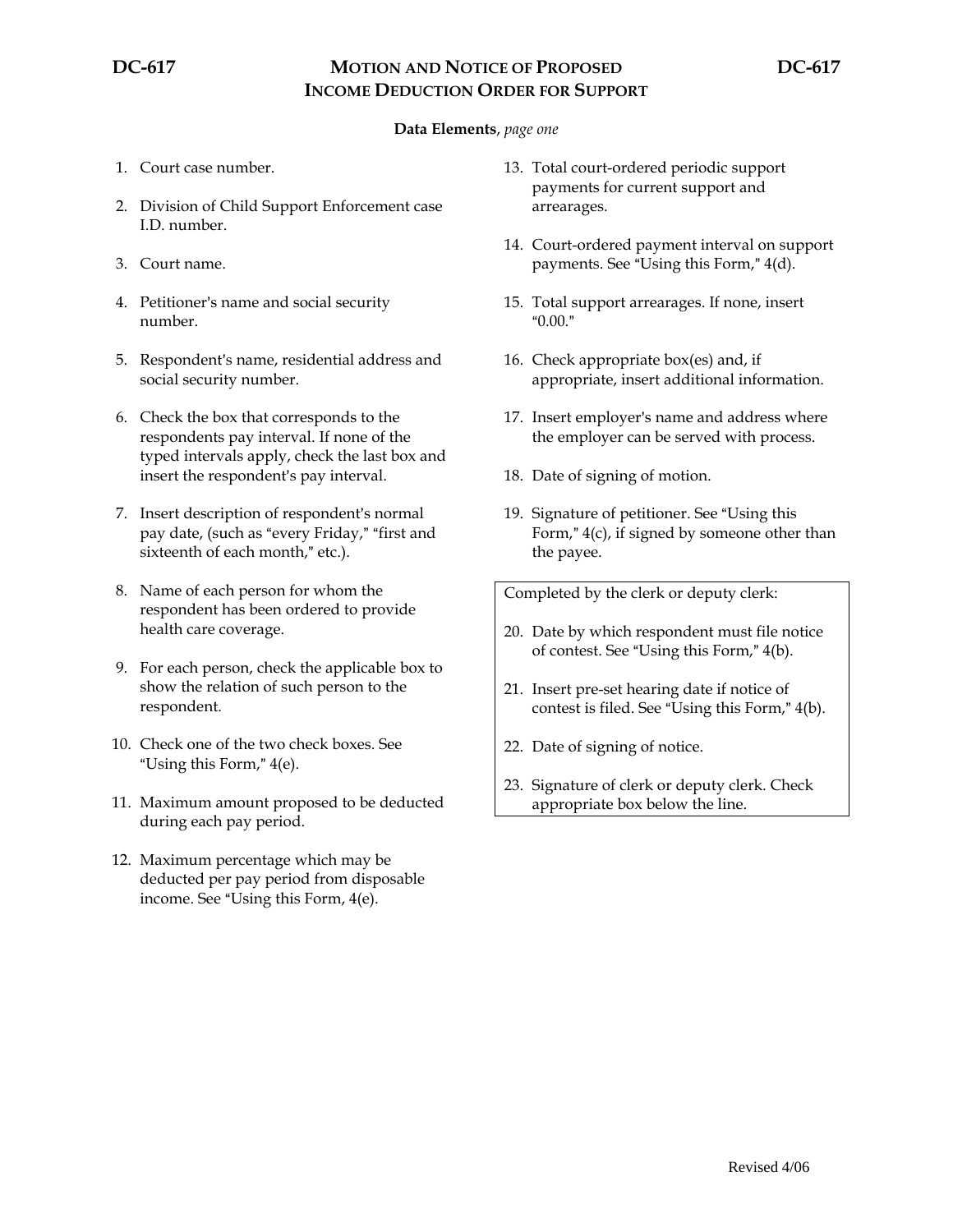# MOTION AND NOTICE OF PROPOSED **INCOME DEDUCTION ORDER FOR SUPPORT**

| Case No.: $\mathbf{I}$ |              |
|------------------------|--------------|
|                        | DCSE ID No.: |

| 3                                                                                                                                                                                                                                                     |                            | Invenile and Domestic Relations District Court (2014) and Domestic Relations District Court            |                        |                         |  |
|-------------------------------------------------------------------------------------------------------------------------------------------------------------------------------------------------------------------------------------------------------|----------------------------|--------------------------------------------------------------------------------------------------------|------------------------|-------------------------|--|
|                                                                                                                                                                                                                                                       | <b>ADDRESS</b>             |                                                                                                        |                        |                         |  |
|                                                                                                                                                                                                                                                       | V.                         |                                                                                                        |                        |                         |  |
| <b>PETITIONER</b>                                                                                                                                                                                                                                     |                            | <b>RESPONDENT</b>                                                                                      |                        |                         |  |
|                                                                                                                                                                                                                                                       |                            |                                                                                                        |                        |                         |  |
| <b>SOCIAL SECURITY NUMBER</b>                                                                                                                                                                                                                         | <b>ADDRESS</b>             |                                                                                                        |                        |                         |  |
| <b>MOTION:</b><br>I request the court to enter an income deduction order which<br>Contains the following terms:                                                                                                                                       |                            |                                                                                                        | SOCIAL SECURITY NUMBER |                         |  |
| 1. Proposed Income Deduction Terms:<br>Pay interval:<br>6                                                                                                                                                                                             |                            | regular pay dates                                                                                      |                        |                         |  |
| OTHER PAY INTERVAL AND REGULAR PAY DATES<br>I am also ordered to provide health care coverage for the following persons:                                                                                                                              |                            | <b>STATUS</b> (check applicable box)                                                                   |                        |                         |  |
| <b>NAME</b>                                                                                                                                                                                                                                           | Dependent<br>Child         | $\boldsymbol{Q}$<br>Current<br><b>Spouse</b>                                                           | Former<br>Spouse       | <b>Payment Priority</b> |  |
|                                                                                                                                                                                                                                                       |                            |                                                                                                        |                        | $10$ [ ] Support        |  |
|                                                                                                                                                                                                                                                       |                            |                                                                                                        |                        | [ ] Health care         |  |
|                                                                                                                                                                                                                                                       |                            |                                                                                                        |                        | coverage                |  |
|                                                                                                                                                                                                                                                       |                            |                                                                                                        |                        |                         |  |
|                                                                                                                                                                                                                                                       |                            |                                                                                                        |                        |                         |  |
|                                                                                                                                                                                                                                                       |                            |                                                                                                        |                        |                         |  |
| Proposed amount to be deducted each pay period:<br>$\frac{1}{2}$<br>2.                                                                                                                                                                                |                            |                                                                                                        |                        |                         |  |
|                                                                                                                                                                                                                                                       |                            |                                                                                                        |                        |                         |  |
|                                                                                                                                                                                                                                                       |                            |                                                                                                        |                        |                         |  |
| Reason for proposed support income deduction order:<br>3.                                                                                                                                                                                             |                            |                                                                                                        |                        |                         |  |
| [ ] receipt of notice of arrearage in support payments<br>16                                                                                                                                                                                          |                            | [ ] Court has found that there is an arrearage of an amount equal to<br>one month's support obligation |                        |                         |  |
| [ ] facts relevant in determining the likelihood of<br>payments in accordance with the support order                                                                                                                                                  | [ ] request of the obligor |                                                                                                        |                        |                         |  |
|                                                                                                                                                                                                                                                       | 17                         |                                                                                                        |                        |                         |  |
| 4.                                                                                                                                                                                                                                                    | <b>EMPLOYER'S NAME</b>     |                                                                                                        |                        |                         |  |
|                                                                                                                                                                                                                                                       | <b>EMPLOYER'S ADDRESS</b>  |                                                                                                        |                        |                         |  |
| 18                                                                                                                                                                                                                                                    |                            | 19                                                                                                     |                        |                         |  |
| DATE                                                                                                                                                                                                                                                  |                            | <b>PETITIONER</b>                                                                                      |                        |                         |  |
| <b>NOTICE TO THE RESPONDENT/OBLIGOR:</b> Read this entire Notice (pages one and two) carefully. This motion is made<br>pursuant to Virginia Code § 20-79.1. If you wish to contest this Motion, written notice must be filed in the clerk's office by |                            |                                                                                                        |                        |                         |  |
|                                                                                                                                                                                                                                                       |                            |                                                                                                        |                        |                         |  |
| 20<br><b>FILING DEADLINE</b>                                                                                                                                                                                                                          |                            |                                                                                                        | <b>HEARING DATE</b>    |                         |  |
| 22                                                                                                                                                                                                                                                    |                            | 23                                                                                                     |                        |                         |  |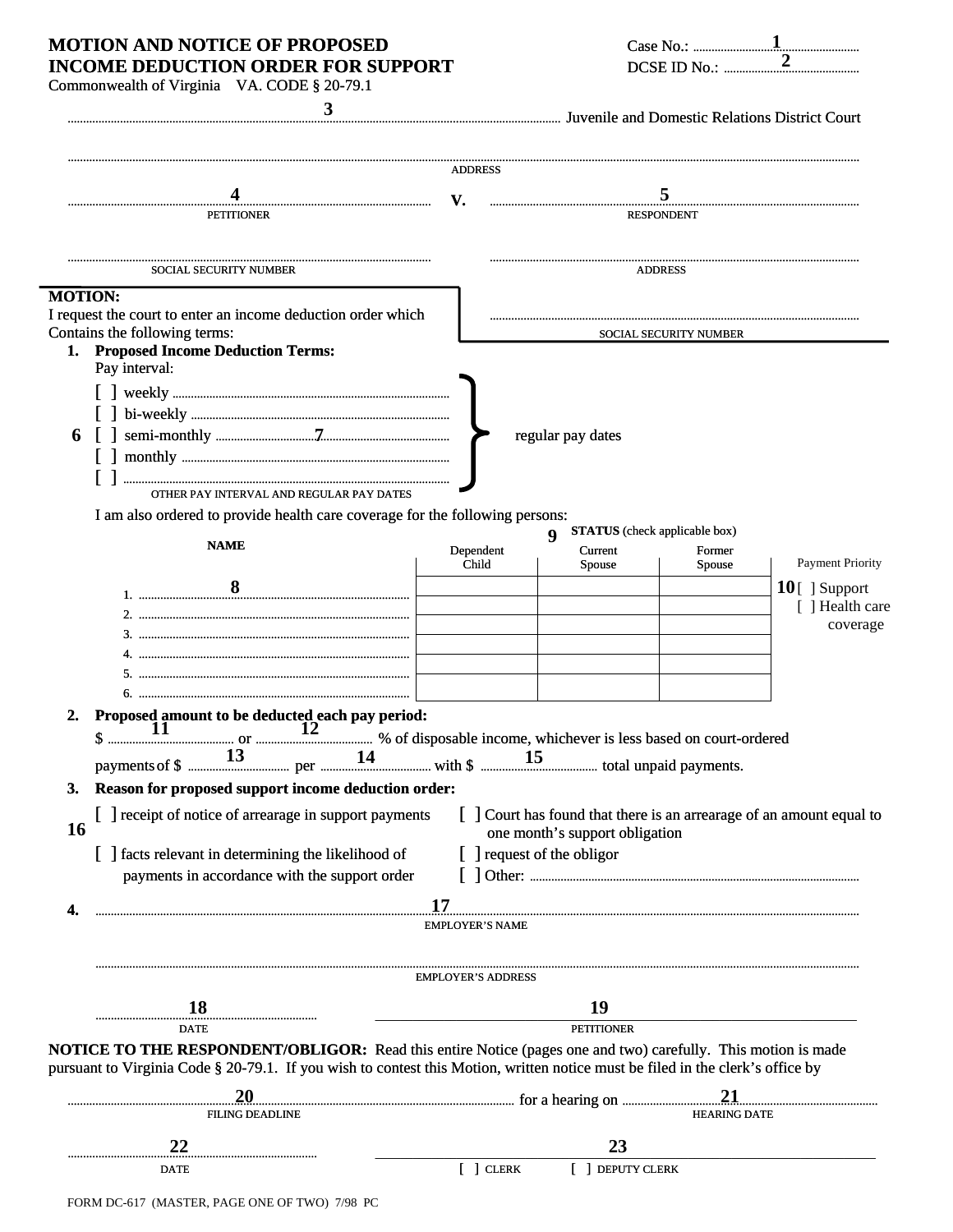## **Data Elements**, *page two*

- 1. Serving officer to check this box if personal service obtained.
- 2. Serving officer to check the appropriate box to designate type of substituted service.
- 3. If served by leaving a copy with a family member aged 16 or older, check appropriate box and insert required information.
- 4. Serving officer to check this box if unable to serve process.
- 5. Date of signature.
- 6. Signature of serving officer
- 7. Name of sheriff if served by deputy sheriff.